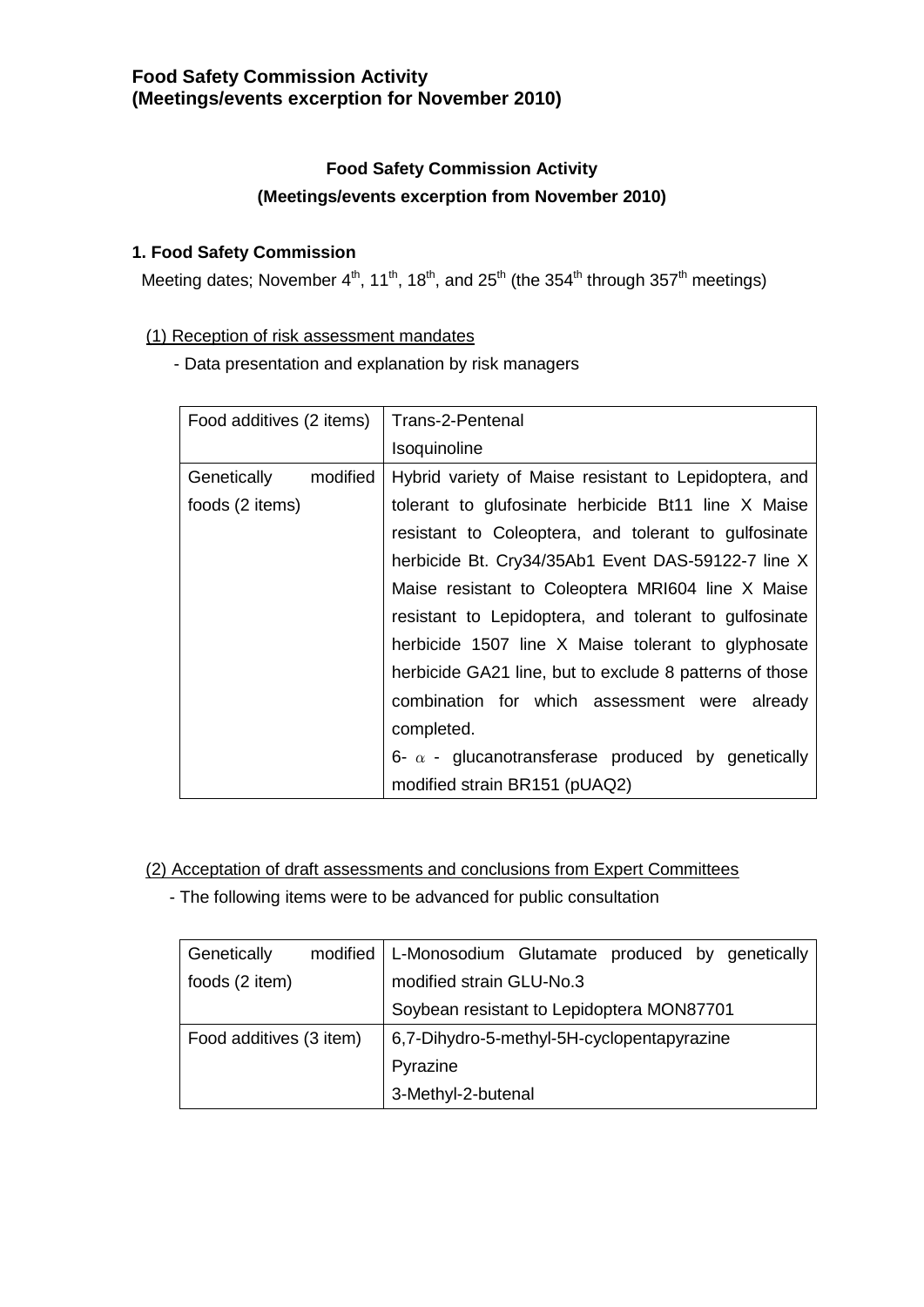# **Food Safety Commission Activity (Meetings/events excerption for November 2010)**

#### (3) Adoption of assessments, notification of ADI for risk managers

#### - Pesticides (1 item)

| Item                | AD.               |
|---------------------|-------------------|
| <b>Chlorpyrifos</b> | 0.001mg/kg BW/day |

#### - Feed, fertilizer, ect. (1 item)

| Item        |                   |
|-------------|-------------------|
| Efrotomycin | 0.001mg/kg BW/day |

# - Genetically modified foods (1 item)

|                      | Item        | Summary                                                   |
|----------------------|-------------|-----------------------------------------------------------|
| Glucanase            | produced by | According to "the assessment guideline of food            |
| genetically modified |             | additives produced by genetically modified                |
| strain pGlu          |             | microorganism", the item was determined ineligible for    |
|                      |             | risk assessment, since the item falls under the category  |
|                      |             | of "ineligible case when live cell exists in nature which |
|                      |             | has equal genetic constitution to the recombinant".       |
|                      |             | This conclusion was adopted and forwarded to the          |
|                      |             | responsible risk manager (MHLW).                          |

# (5) Selection of items for self-task assessment

| Item                 | TDI                                                       |
|----------------------|-----------------------------------------------------------|
| Deoxynivalenol (DON) | 1 $\mu$ g/kg BW/day                                       |
| Nivalenol (NIV)      | 0.4 $\mu$ g/kg BW/day                                     |
|                      | Also FSC concludes "from the result of estimated          |
|                      | amount of exposure, under present circumstances the       |
|                      | amount of exposure of DON and NIV in Japan are            |
|                      | below the TDIs above, so it is unlikely that the ordinary |
|                      | Japanese will be adversely affected by intake DON and     |
|                      | NIV from food". This conclusion was forwarded to the      |
|                      | responsible risk manager (MHLW and MAFF).                 |

#### - Natural toxins / mycotoxins (2 item)